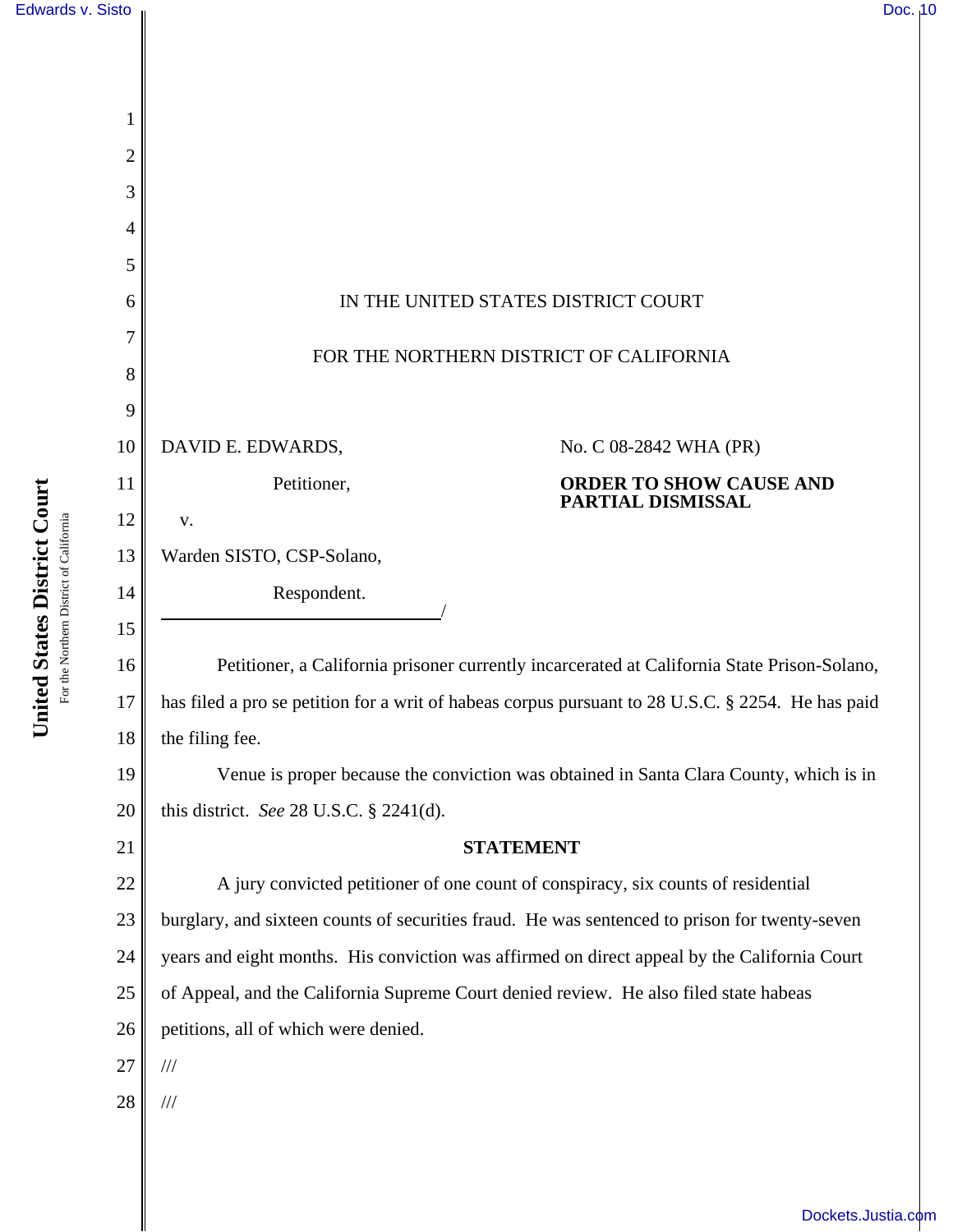#### **DISCUSSION**

### **A. STANDARD OF REVIEW**

1

2

3 4 5 6 7 8 9 10 11 12 13 14 15 16 This court may entertain a petition for writ of habeas corpus "in behalf of a person in custody pursuant to the judgment of a State court only on the ground that he is in custody in violation of the Constitution or laws or treaties of the United States." 28 U.S.C. § 2254(a); *Rose v. Hodges*, 423 U.S. 19, 21 (1975). Habeas corpus petitions must meet heightened pleading requirements. *McFarland v. Scott,* 512 U.S. 849, 856 (1994). An application for a federal writ of habeas corpus filed by a prisoner who is in state custody pursuant to a judgment of a state court must "specify all the grounds for relief which are available to the petitioner ... and shall set forth in summary form the facts supporting each of the grounds thus specified." Rule 2(c) of the Rules Governing § 2254 Cases, 28 U.S.C. foll. § 2254. "'[N]otice' pleading is not sufficient, for the petition is expected to state facts that point to a 'real possibility of constitutional error.'" Rule 4 Advisory Committee Notes (quoting *Aubut v. Maine*, 431 F.2d 688, 689 (1st Cir. 1970). "Habeas petitions which appear on their face to be legally insufficient are subject to summary dismissal." *Calderon v. United States Dist. Court (Nicolaus)*, 98 F.3d 1102, 1108 (9th Cir. 1996) (Schroeder, J., concurring).

## **B. LEGAL CLAIMS**

17

18 19 20 21 22 23 24 25 26 27 28 As grounds for federal habeas relief, petitioner asserts that: (1) his due process rights were violated when he was prosecuted in a court which lacked personal jurisdiction over him; (2) the court which tried and convicted him lacked subject matter jurisdiction over the charges against him; (3) the prosecution committed misconduct in extraditing, prosecuting, and convicting him; (4) petitioner is actually innocent of the charges; (5) the prosecution withheld exculpatory evidence; (6) his Fourth Amendment rights were violated; (7) he was not given *Miranda* warnings; (8) his due process rights were violated when the superior court entered a plea for him and he was not afforded assistance of counsel at the arraignment; (9) his right to speedy trial was violated; (10) his equal protection rights were violated when he was selectively prosecuted because he was not a Californian; (11) his due process rights were violated when the case was tried by a biased judge; (12) his Eighth and Fourteenth Amendment rights were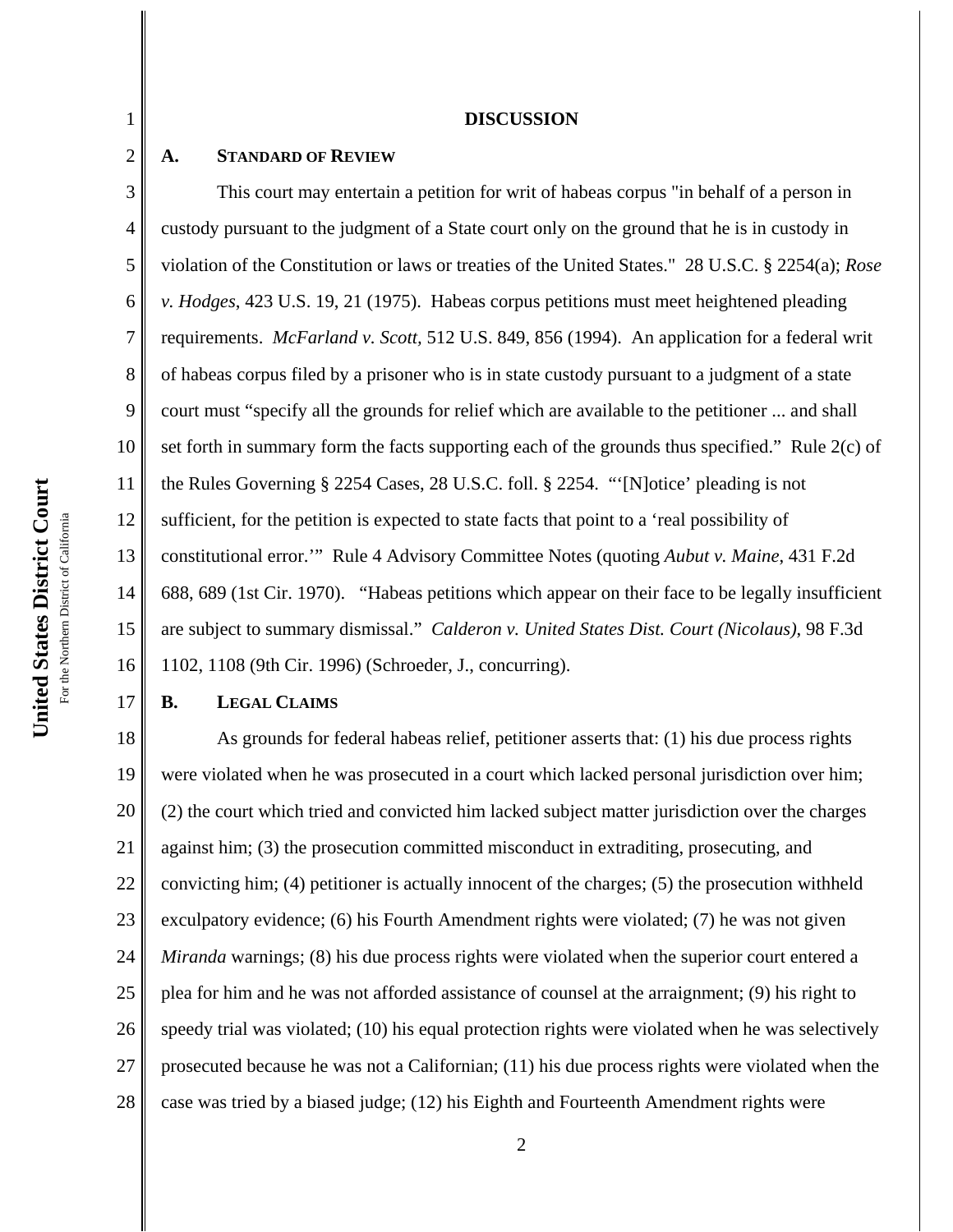1 violated when the court did not "offer or deny" bail.

2 3 4 5 6 7 8 9 10 11 12 13 14 15 16 Petitioner's first contention is based upon his reading of Section 27(a) of the California Penal Code, the section of the penal code which the Santa Clara Superior Court relied upon in denying a state petition for habeas corpus. Petitioner contends that subsection one of the statute, which provides that persons are liable to punished under the laws of California if they "commit, in whole or in part, any crime within this state," subjects to punishment only persons who are physically in the state when the crime is committed (Pet., attachment at 2). The superior court disagreed, saying that Section  $27(a)(1)$  means that the California courts have jurisdiction over persons whose crimes are *committed*, in whole or in part, within the state, even if they themselves are not in the state (Pet., Exh. 1 at 2). Since petitioner's Ponzi scheme had a number of victims in California, and his salespeople called on victims in California, the court concluded that the crimes had been committed, at least in part, here (*ibid*.). State courts' interpretations of state law bind a federal court sitting in habeas corpus, *Bradshaw v. Richey*, 546 U.S. 74, 76 (2005), so here the state court's ruling on the meaning of state law as to this point is binding – and that means petitioner cannot succeed on this claim. Petitioner's request for "fast track" treatment of this claim is granted. It will be dismissed.

17 18 19 20 21 22 23 24 25 In his second issue petitioner contends that his due process rights were violated in that the Santa Clara Superior Court lacked subject matter jurisdiction over the charges against him. His argument is that the California Department of Corporations must first issue a "desist and refrain" order before a violation of Section 25401 of the California Corporations Code can be criminally prosecuted, and that no such order was issued (Pet., attachment at 6-11). The California courts disagreed with him, the superior court saying that it had subject matter jurisdiction under California law (Pet., Exh. 1 at 3). As was discussed above, the state courts' rulings on matters of state law are binding on this court, and for that reason petitioner cannot succeed on this claim. It will be dismissed.

26 27 28 In his third issue petitioner contends that the prosecution committed "fraud in order to extradite, prosecute and convict Petitioner," which he contends was a violation of his due process rights. This allegation is based on petitioner's assertion that the prosecutor and his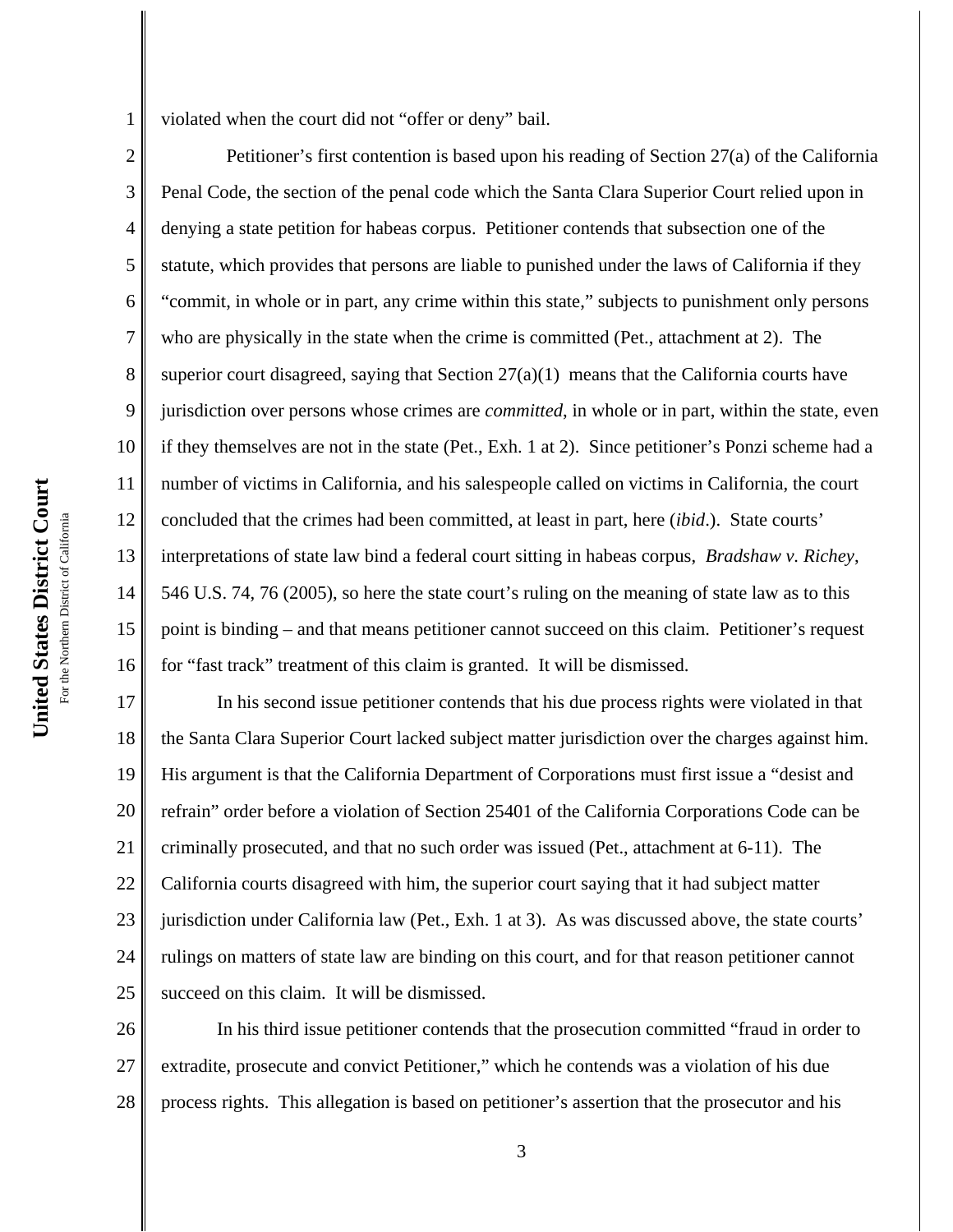1

2

3

4

5

investigator violated a California statute that says that any person who prepares or allows to be prepared any "false . . . paper, record, instrument in writing, or other matter or thing, with intent to produce it ... for any fraudulent or deceitful purpose, as genuine or true, upon any trial, proceeding, or inquiry whatever ... is guilty of a felony." Cal. Pen. Code § 134. The allegedlyfalsified papers were the complaint, the extradition documents, and the indictment

6 7 8 9 10 11 12 13 14 15 16 17 18 First, as discussed above, whether a California statute was violated is neither here nor there for purposes of federal habeas relief. Secondly, the federal rule is that even if the defendant's presence at trial was in some sense illegally procured, that does not affect the validity of the conviction. *See INS v. Lopez-Mendoza*, 468 U.S. 1032, 1039-40 (1984). And thirdly, the United States Supreme Court has never held that it is a violation of a criminal defendants' due process rights to bring him or her to trial by means of falsified documents, so even if petitioner could prove his point as to the falsification of documents, that would not be grounds for federal habeas relief. *See* 28 U.S.C. § 2254(d) (as to legal claims, federal district court may not grant habeas petition challenging state conviction or sentence on basis of claim reviewed on the merits in state court unless state court's adjudication of the claim "resulted in a decision that was contrary to, or involved an unreasonable application of, clearly established Federal law, as determined by the Supreme Court of the United States."). This claim will be dismissed.

19 20 21 22 23 24 25 26 In his fourth issue petitioner contends that his due process rights were violated in that he is actually innocent. The United States Supreme Court has explicitly stated that it is an open question whether a "free-standing innocence claim" is cognizable. *Osborne v. District Attorney's Office*, 521 F.3d 1118, 1130 (9th Cir. 2008) (citing *Herrera v. Collins*, 506 U.S. 390, 417 (1993), and *House v. Bell*, 547 U.S. 518, 554-55 (2006)). There thus is no clearlyestablished Supreme Court authority that convicting someone who is actually innocent violates dues process, and federal habeas relief cannot be granted on this claim. *See* 28 U.S.C. § 2254(d). This claim will be dismissed.

27 28 Petitioner's fifth issue is contained in argument within the discussion of his fourth issue, on pages seventeen and eighteen of the petition. He contends that the prosecution withheld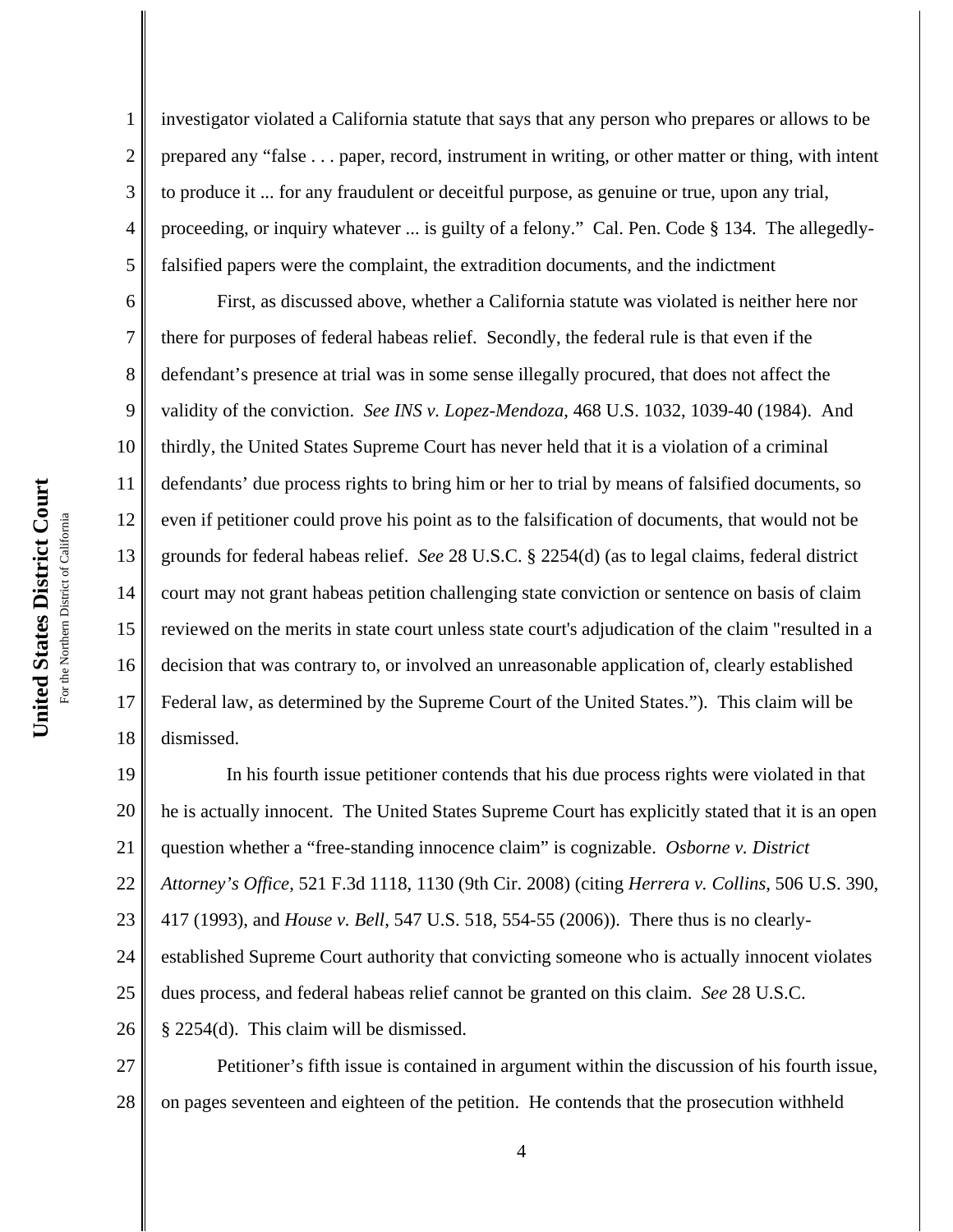1

2

5

exculpatory evidence in violation of *Brady v. Maryland*, 373 U.S. 83 (1963). His allegations are sufficient to require a response.

3 4 In his sixth issue, petitioner contends that his Fourth Amendment rights were violated. He recognizes that *Stone v. Powell*, 428 U.S. 465, 481-82, 494 (1976), bars federal habeas review of Fourth Amendment claims unless the state did not provide an opportunity for full and fair litigation of those claims, but contends that he was not afforded a full and fair opportunity because he was not allowed to make a rebuttal argument on his motion to suppress and because he has since discovered "other legal arguments" in support of his motion. Neither of these contentions is sufficient to avoid the rule of *Stone v. Powell*. *See Caldwell v. Cupp*, 781 F.2d 714, 715 (9th Cir. 1986) (all *Stone v. Powell* requires is the initial opportunity for a fair hearing). This claim will be dismissed.

14 15 16 17 18 19 20 21 22 23 In his seventh issue, petitioner contends that he was not given the *Miranda* warning. *Miranda* requires that a person subjected to custodial interrogation be advised that he has the right to remain silent, that statements made can be used against him, that he has the right to counsel, and that he has the right to have counsel appointed. *Miranda v. Arizona*, 384 U.S. 436, 444 (1966). The remedy for a violation of these requirements is the suppression, at the subsequent trial, of the statements made incriminating the defendant in the crime about which he was questioned. *Miranda*, 384 U.S. at 479; *see Jackson v. Giurbino*, 364 F.3d 1002, 1009- 10 (9th Cir. 2004). Petitioner alleges only that he was not given the warnings; he does not allege that he was interrogated, much less that evidence which was the fruit of an unwarned interrogation was introduced at trial. There is no authority that simply failing to give the warning – as opposed to failing to give it, conducting an interrogation, and then using the resulting statements at trial – is a violation of due process. This claim will be dismissed.

24 25 26 27 28 In his eighth issue, petitioner asserts that his due process rights were violated when, after repeated delays, the court entered a plea for him without the presence of counsel. Because the plea that was entered was "not guilty," and petitioner does not allege how entry of this plea could have prejudiced him, this claim is without merit. *See Strickland v. Washington*, 466 U.S. 668, 686 (1984) (ineffective assistance of counsel claim requires showing that petitioner was

5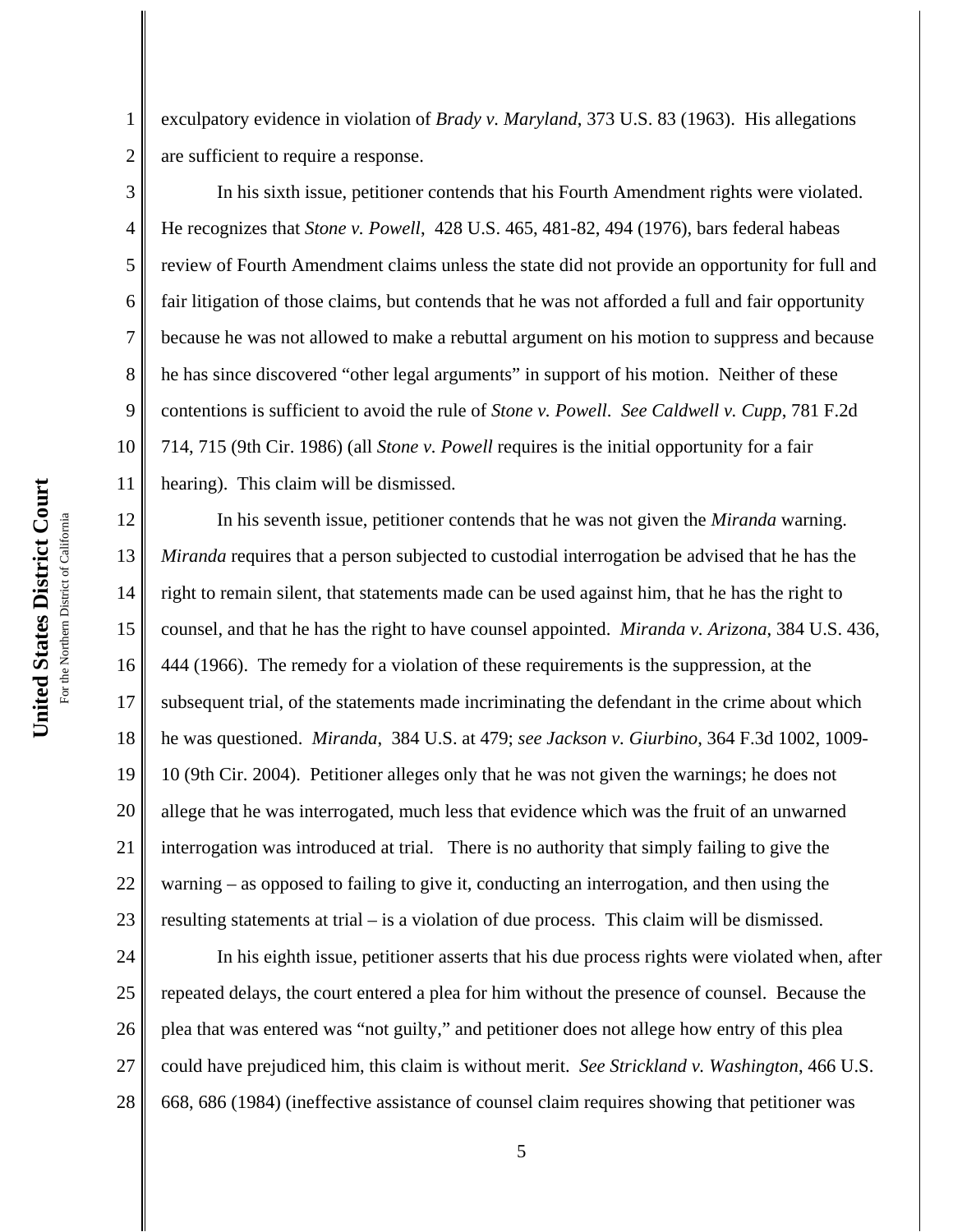1 2 3 prejudiced by counsel's deficient performance, i.e., that "there is a reasonable probability that, but for counsel's unprofessional errors, the result of the proceeding would have been different."). It will be dismissed.

4 5 6 7 8 9 10 11 12 13 14 15 16 17 18 In his ninth issue,. petitioner contends that his due process speedy trial rights were violated. Although for the reason discussed above petitioner's various California law arguments are irrelevant here, the Fourteenth Amendment makes the Sixth Amendment right to a speedy trial applicable to the states. *Klopfer v. North Carolina*, 386 U.S. 213, 223 (1967). No per se rule has been devised to determine whether the right to a speedy trial has been violated. Instead, courts must apply a flexible "functional analysis," *Barker v. Wingo*, 407 U.S. 514, 522 (1972), and consider and weigh the following factors in evaluating a Sixth Amendment speedy trial claim: (1) length of the delay; (2) the reason for the delay; (3) the defendant's assertion of his right; and (4) prejudice to the defendant. *Doggett v. United States*, 505 U.S. 647, 651 (1992). The second factor, length of the delay, is to some extent a triggering mechanism. Unless it is long enough to be considered "presumptively prejudicial," there is no necessity for inquiry into the other factors. *Id.* at 651-52. Depending on the nature of the charges, the lower courts have generally found post-accusation delay presumptively prejudicial at least as it approaches one year. *Id.* at 652 n.1. In this case petitioner alleges that the delay was one year and four months. This issue therefore is sufficient to require a response.

19 20 In his tenth issue, petitioner contends that he was selectively prosecuted because he is not a citizen of California. This claim is sufficient to require a response.

21 22 23 24 In his eleventh issue, petitioner contends that the judge was biased. Petitioner represented himself, and he cites examples of allegedly-unfair rulings and comments. This is sufficient to require a response. *In re Murchison*, 349 U.S. 133, 136 (1955) (Due Process Clause guarantees a criminal defendant the right to a fair and impartial judge).

25 26 27 28 In his twelfth issue, petitioner contends that his rights were violated "by not offering or denying bail." "Neither the Supreme Court nor [the Ninth Circuit has] held that the [bail] Clause is incorporated against the States." *Galen v. County of Los Angeles*, 477 F.3d 652, 659 (9th Cir. 2007) (§ 1983 case). Because there is no clearly-established constitutional right to